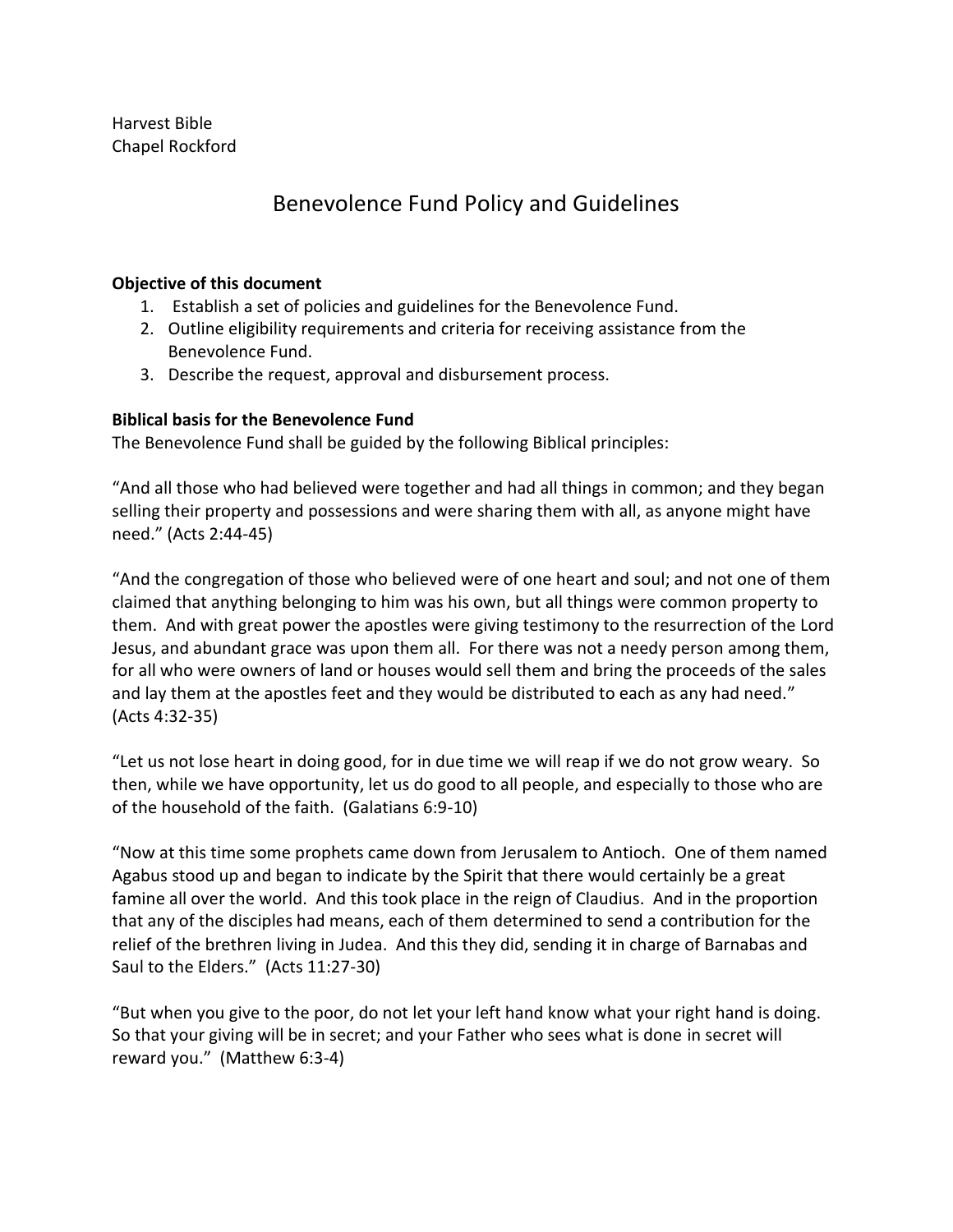"For even when we were with you, we used to give you this order: if anyone is not willing to work, then he is not to eat, either. For we hear that some among you are leading an undisciplined life, doing no work at all, but acting like busybodies." (2 Thessalonians 3:10-11)

The entire Chapters of 2 Corinthians 8 and 9.

# **Source of Funding**

- The Benevolence Fund shall receive income from congregational contributions designated to the Benevolence Fund.
- Contributions to the Benevolence Fund may not be earmarked or otherwise designated for particular purposes or recipients.
- In order to comply with IRS regulations concerning charitable donations, all gifts to the Benevolence Fund must be unconditional and without personal benefit to the donor.

**Recipients of Assistance-** In order of priority, recipients shall be:

- 1. Members of Harvest Bible Chapel Rockford Acts 2:44-45, Acts 4:32-35, Galatians 6:9-10
- 2. Regular attendees of Harvest Bible Chapel Rockford Acts 2:44-45, Acts 4:32-35, Galatians 6:9-10
- 3. Relief to other Church bodies for their Elders to distribute.(e.g. Harvest Chennai, Vertical Church Milwaukee) - Acts 11:27-30
- 4. Members of the community Galatians 6:9-10

## **General Guidelines**

The Benevolence Fund is intended as a temporary assistance for basic needs in a time of need or crisis after the individual or family has explored other possibilities of assistance from the proper sources (savings, investments, family, etc)

The Benevolence Fund is not designed or funded to support continuous assistance for individuals or families. The Benevolence Fund is intended to be a temporary assistance during a time of need or crisis.

Disbursements from The Benevolence Fund are a gift.

Under no circumstance is a disbursement from the Benevolence Fund to be considered a loan.

Those requesting assistance must be willing to receive financial, family, or other appropriate Biblical counseling. The Benevolence Fund will not provide assistance to anyone who, in the estimation of Church Leadership, will have negative or irresponsible behavior reinforced by the financial assistance.